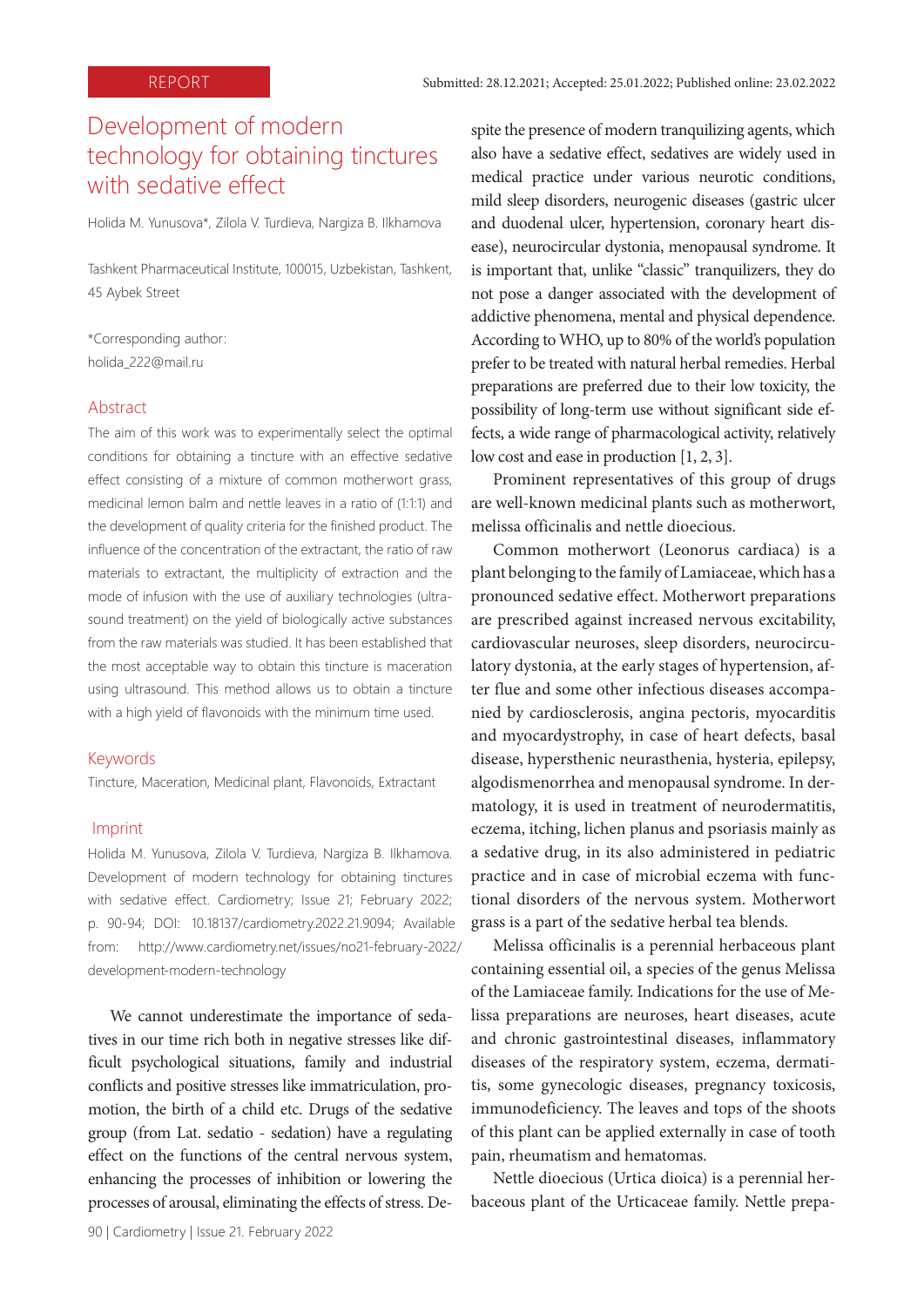rations are used to solve some problems with copious menstrual bleeding disorders, in case of non-copious bleeding in the post-coagulation period of treatment of cervical erosion, in case of menopausal bleeding, subserous fibromyomas, in case of some abnormal postpartum events like involution of the uterus. Decoction from the leaves is taken in treatment of diseases of the liver, the biliary tract and in case of helminthic invasion. In dental practice it can be administered to treat periodontitis and gingivostomatitis [4, 5].

The aim of our study is to develop a method for obtaining a tincture with a sedative effect, conventionally called "Biosedation", consisting of a mixture of common motherwort grass, medicinal lemon balm and nettle leaves in a ratio (1:1:1).

For the study, grass and leaves of plants collected in the period May-July in the territory of the Tashkent region were used. Drying of plant material in one layer was carried out in the natural way at a room temperature in a ventilated room with periodic turning over of the materials. As a result from using the method of natural drying, intact dried leaves of the plant were obtained.

The next step was to select the optimal extractant. Our experiment was carried out with three samples selected on the basis of the available reference literature data. We selected ethyl alcohol solutions of various concentrations as samples. Extraction was carried out from the weights of the same sample of raw materials, under the same conditions (at a room temperature, for 3 hours); the ratio of raw materials to extractant was 1:10. The produced tinctures were clear liquids, light brown in color, with a characteristic aromatic odor. The yield of flavonoids from plant raw materials was determined by spectrophotometry. As a result of the experiment, 70% ethyl alcohol was chosen as the optimal extractant, since the maximum yield of flavonoids was extracted by this particular extractant (see Figure 1 herein).



Figure 1. Dependence of the completeness of flavonoid extraction on the concentration of ethyl alcohol

**Quantitative assessment of the number of flavonoids.** Our assessment was carried out by the spectrophotometric method. 2.0 ml of the drug was placed in a measuring flask with a capacity of 25 ml, then 5 ml of a 2% alcohol solution of aluminum chloride was added, placed for 3 minutes in a boiling water bath, quickly cooled and made up with the 70% alcohol solution to reach the required measuring mark.

The optical density of the obtained solution was measured with a spectrophotometer at a wavelength of 409 nm in a cuvette with a layer thickness of 10 mm, using a solution consisting of 2.5 ml of medicine as the reference solution, which was placed in a measuring flask with a capacity of 25 ml with adjusting the volume with the 70% alcohol solution to the required measuring mark.

The optical density of a solution containing 1 ml of a solution of SOVS rutin treated analogically to the test solution was measured in parallel, placed in a measuring flask with a capacity of 25 ml with adjusting the volume with the 70% alcohol solution to the required measuring mark, using a solution consisting of 1 ml of a solution of SOVS rutin as the reference, which was placed in a measuring flask with a capacity of 25 ml and the volume of the solution adjusted with 70% alcohol to the designed mark.

The content of the number of flavonoids in the preparation  $(X, g / ml)$ , in terms of rutin, was calculated by the formula:

$$
X = \frac{D_1 \times 25 \times a_0 \times P}{D_0 \times 25 \times 100 \times 2, 5 \times 100}
$$

where:  $D_1$  is the optical density of the test solution;

 $D_0$  is the optical density of the SOVS rutin solution;

*P* is the content of routine in the SOVS, in %;

 $a<sub>0</sub>$  is the weight of the suspension of the SOVS rutin, in g.

The number of flavonoids in the preparation, in terms of rutin, should be at least 0.0003g / ml.

*Note:* Preparation of the solution is rutin.

About 0.05 g of rutin (USP, BP, Eur. Ph., CP, "Sigma" catalog number 125143 or similar quality) (exact weight) pre-dried at 130-135 ° C for 3 hours, dissolved in 50 ml of 70% ethyl alcohol in a 100 ml volumetric flask, was heated in a boiling water bath, cooled to a room temperature, the volume of the solution alcohol is made up to reach the required measuring mark and stirred. The shelf life of the solution is 1 month.

Preparation of 2% alcohol solution of aluminum chloride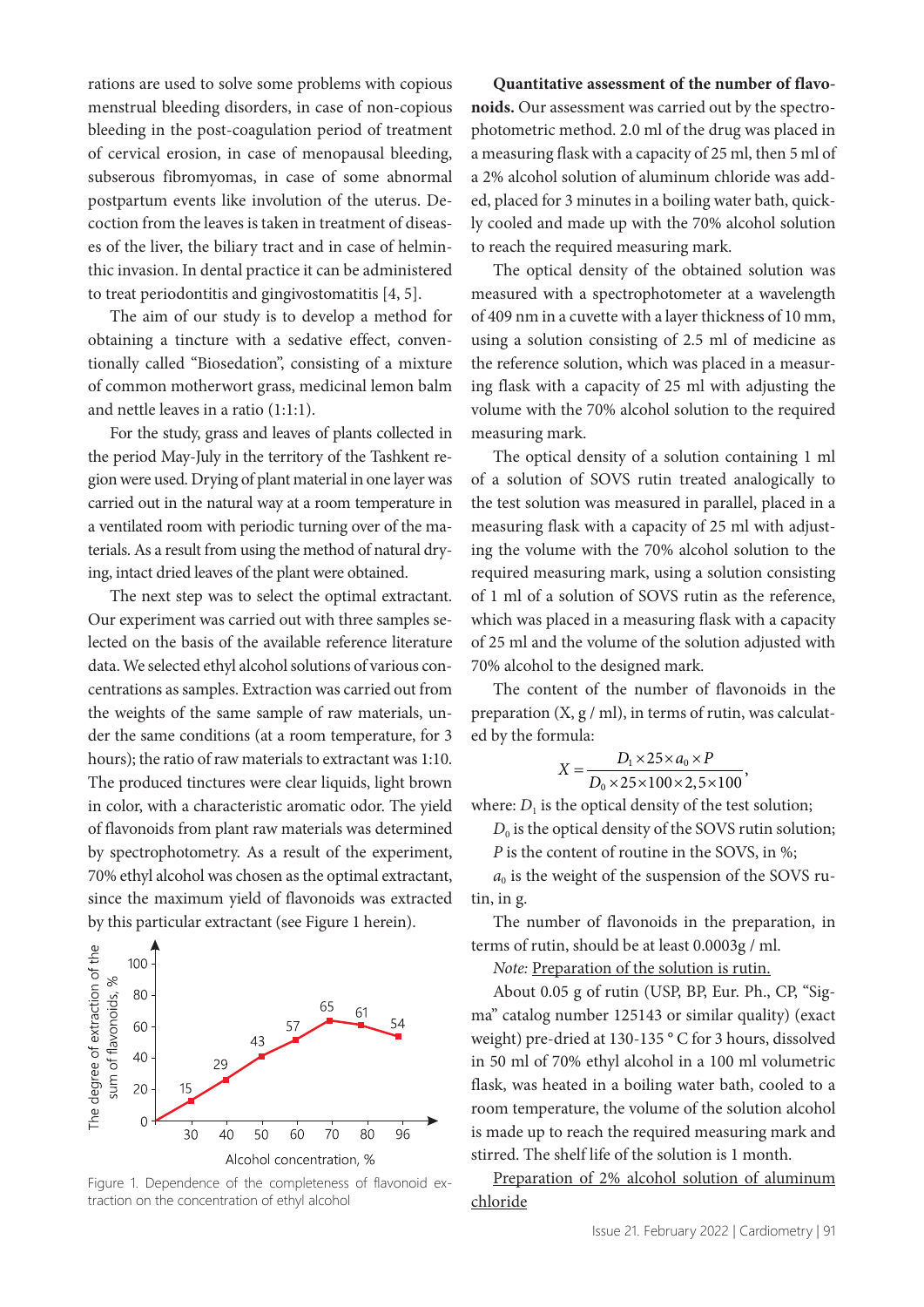2 g of aluminum chloride was dissolved in 50 ml of 70% alcohol in a measuring flask with a capacity of 100 ml, the volume of the solution is brought to reach the required measuring mark with alcohol and mixed [6, 7, 8].

**Investigation of extraction dynamics**. When extracting plant raw materials, in order to prevent unreasonable costs, it is necessary to study the required duration of the extraction process. Therefore, in order to determine it and establish the time of the phase equilibrium, we have studied the dynamics of the extraction process. There is data available in the reference literature on the study of the dynamics of the process with various extraction methods. However, first of all it depends on the type of raw materials used [5].

Experiments to determine the time of the phase equilibrium were carried out according to the methodology described in our paper. The study of the extraction dynamics has shown that the concentration of flavonoids in the tincture gradually increases and reaches a maximum by 6 days (see Figure 2 herein).



Figure 2. Effect produced by extraction time on flavonoid yield

**The effect made by the degree of grinding of raw materials on the yield of flavonoids from medicinal plant raw materials.** Of particular importance for the extraction of active substances from plant material is the degree of its grinding. It is known that the greater the fineness, the more complete the diffusion proceeds, which is due to an increase in the contact surface of the phases. To a large extent, the completeness of the extraction of the target substance depends on the degree of grinding of plant raw materials.

When searching for the optimal value of the degree of grinding, we used raw materials which were crushed to various degrees: larger than 10 mm, 3–10 mm, 1–3 mm, and smaller than 1 mm. As expected (see Figure 3 herein), with finer grinding

92 | Cardiometry | Issue 21. February 2022

of raw materials, the yield of flavonoids increased. The grinding of raw materials contributes to an increase in the surface area of the phase interface, but at the same time the inadmissibility of slurping with excessively fine grinding should be taken into account. Thus, the yield of active substances when using raw materials with a size greater than 10 mm is 3.8%, when grinding 3–10 mm, reaches 4.5 %, at 1–3 mm we obtain 5.2%, and under 1 mm we can obtain even 5.5%. However, taking into account that the excessively fine grinding of raw materials significantly complicates the filtration of the resulting tincture, and, moreover, the yield of flavonoids from raw materials crushed less than 1 mm varies slightly, we have decided that the grinding degree of 1–3 mm is the best suitable for our purpose.



Figure 3. Results of studying the degree of grinding of raw materials

**Selection of the ratio of raw materials to extractant**. At the next stage of the study, the optimal ratio of raw materials to extractant was determined to increase the yield of extracted substances. As can be seen from Table 1, the yield of active substances from raw materials is the highest at a ratio of 1:10. Table 1

Dependence of the completeness of flavonoid extraction on the ratio of raw materials and extractant

| The ratio of raw materials<br>and extractant | The degree of extraction of<br>the number of flavonoids, % |  |
|----------------------------------------------|------------------------------------------------------------|--|
| 1.5                                          | 48,1-54,9                                                  |  |
| 1.10                                         | 87.7-91.2                                                  |  |
| 1.20                                         | 65,5-79.8                                                  |  |

**Selection of the extraction method.** The following extraction methods were considered as possible methods for obtaining alcohol extraction from raw materials: maceration, bismaceration, maceration+UST (ultrasound treatment), bismaceration+UST and remaceration +UST.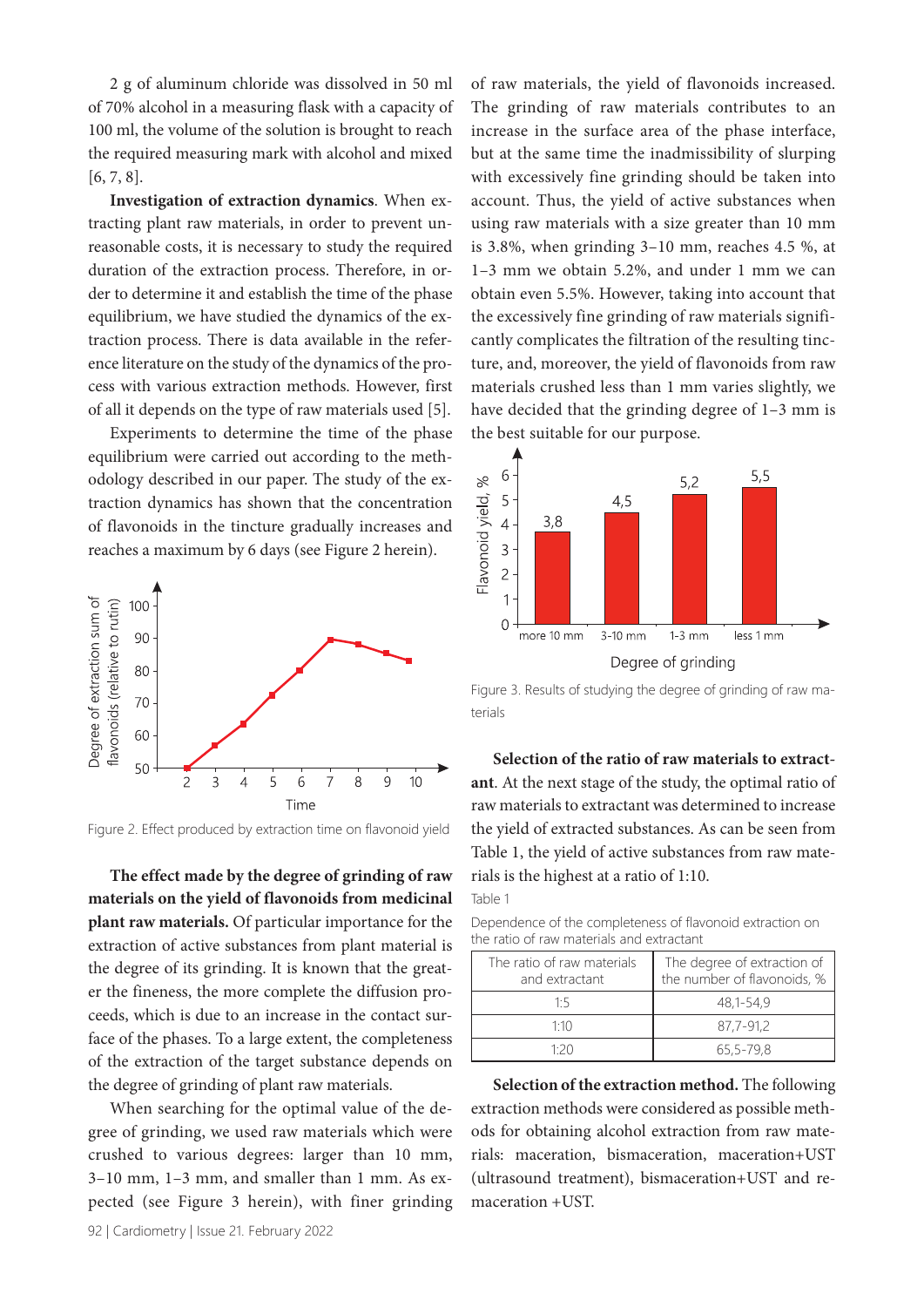The maceration method is a recognized extraction method, which is very widely used in the pharmaceutical industry. This method does not require complex equipment; it is a simple technology showing a good yield of a biologically active complex of extractive substances. However, as our analysis of the reference literature shows, this method is losing its popularity due to a number of its disadvantages such as high time- and labor- intensity; possible evaporation of the extractant, an incomplete extraction of BAS, lower yields compared to other extraction methods. In this regard, alternative extraction methods are being developed: remacery, turbo extraction, ultrasonic and microwave extraction, percolation, extraction with liquefied gases and others.

The method of ultrasonic extraction is considered by many authors as a method of intensification in the technology of producing extracts. The spectrum of waves involved in ultrasound is called ultrasonic waves, and the frequencies of these waves are above the sound range (> 20 kHz) and below the microwave frequencies (up to 10 MHz). The process can be organized by direct exposure of ultrasound to the sample using a probe or indirectly in an ultrasound bath through the walls of a vessel containing a sample to be treated. Ultrasonic exposure is based on the principle of acoustic cavitation, which destroys cellular structures. With the increase in ultrasonic power, the number of cavitation bubbles increases, the collapse of which leads to some local temperature and pressure jumps. This process facilitates the disintegration of plant cells [9, 10].

When analyzing the effect produced by ultrasound on the extraction of flavonoids from a mixture of parts of medicinal plants of motherwort, melissa and nettle, it was found that their higher yield is achieved faster than traditional extraction, and the extraction process was reduced due to the intensification of the ultrasound process. To obtain the tincture by maceration using ultrasound, one part of the raw material was poured with ten parts of the extractant, taking into account the alcohol absorption coefficient, and ultrasound treatment was carried out for 40 minutes. The extract pre-product was drained, pressed and kept at 2-8 ° C during the day. Then it was filtered through a paper filter. It should be noted that when using ultrasound, the extract turns cloudy due to a large number of suspended particles of raw materials, but it is quite easily cleaned during filtration. Thus, the recommended tincture with a sedative effect should be obtained by maceration using ultrasound.

Table 2

Quality indicators of the recommended tincture "Biosedation" obtained under different infusion modes (n=3)

| Infusion<br>mode       | Description                                                                                     | Dry<br>residue,<br>% | Flavonoid<br>content (in<br>terms of<br>rutin), g/ml | Ethanol<br>con-<br>tent,% |
|------------------------|-------------------------------------------------------------------------------------------------|----------------------|------------------------------------------------------|---------------------------|
| Maceration             | Transparent<br>liquid, light<br>brown in<br>color, with a<br>characteristic<br>aromatic<br>odor | 1,7                  | $0,0028 \pm 0.03$                                    | 64                        |
| Bismacera-<br>tion     |                                                                                                 | 1,5                  | $0,0028\pm0,03$                                      | 63                        |
| Macera-<br>tion+UST    |                                                                                                 | 1,9                  | $0,0003 \pm 0,03$                                    | 89                        |
| Bismacera-<br>tion+UST |                                                                                                 | 1,4                  | $0.0028 \pm 0.01$                                    | 75                        |
| Remacera-<br>tion+UST  |                                                                                                 | 1,4                  | $0,0028 \pm 0.03$                                    | 68                        |

#### **Conclusions**

When developing a method for obtaining a tincture with a sedative effect, consisting of a mixture of common motherwort grass, medicinal melissa and nettle leaves, the most optimal extraction method, considering the quantitative content of flavonoids in terms of rutin, is maceration using ultrasound treatment, and the most optimal extractant in this case is 70% ethyl alcohol. According to the obtained results of the influence of the degree of grinding of raw materials on the yield of flavonoids from medicinal plant raw materials, our decision is to utilize grinding degree of 1-3 mm, and the ratio of raw materials to extractant shall be  $1:10$ .

## **Statement on ethical issues**

Research involving people and/or animals is in full compliance with current national and international ethical standards.

## **Conflict of interest**

None declared.

#### **Author contributions**

The authors read the ICMJE criteria for authorship and approved the final manuscript.

#### **References**

1. Sharipova ST, Yunusova HM, Komilov HM, Hamdamov M.M., Mullazhonova M.T. Development of a spectrophotometric method for quantitative determination of active substances in dry extract "Meliflos". Pharmaceutical Bulletin of Uzbekistan. 2011;3:77-9.